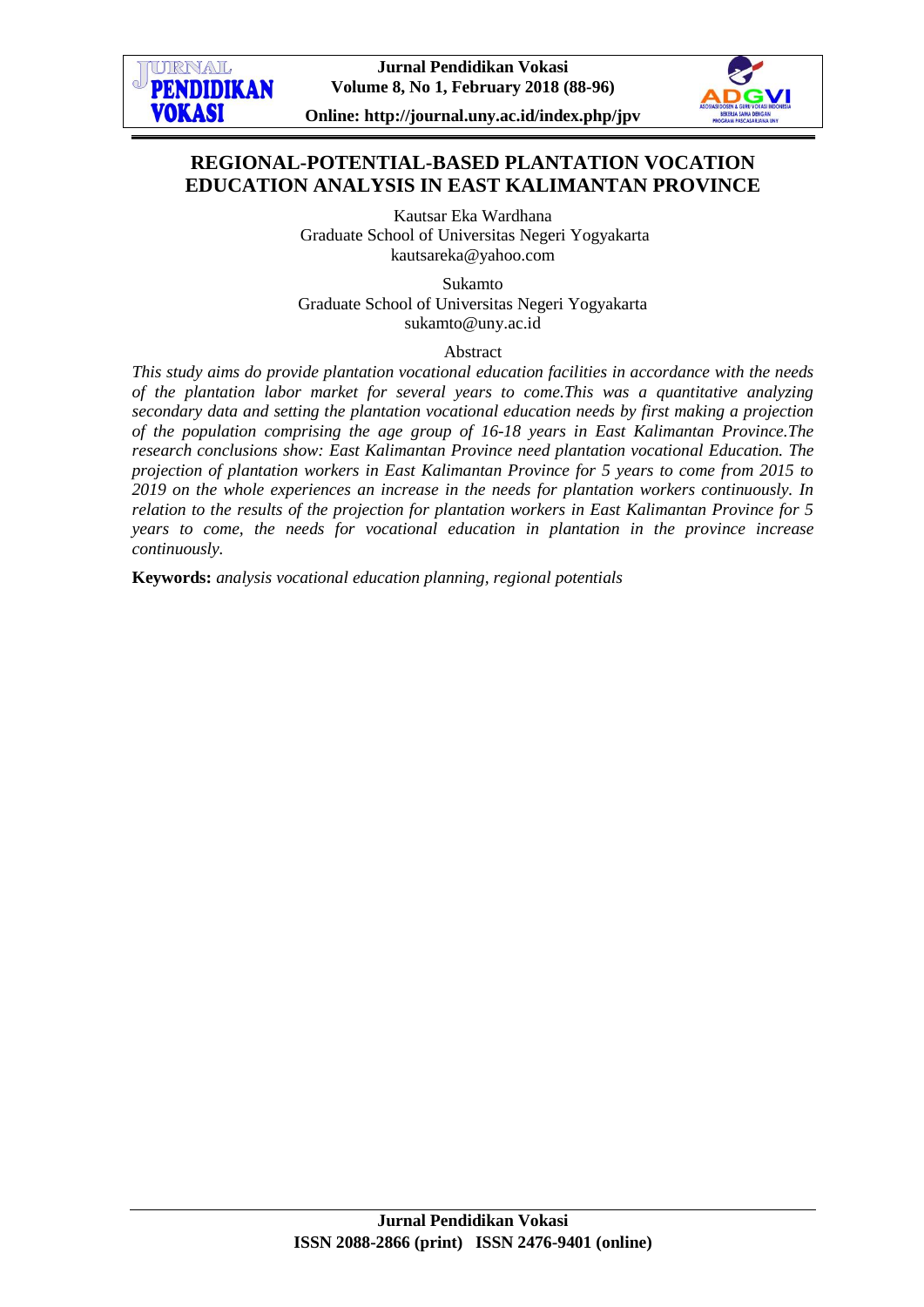## **INTRODUCTION**

Based on projection released by Central Bureau of Statistics (BPS) in 2014, there is a rapidly growing population for the next twenty five years; 205.1 million population in 2000 becomes 273.2 in 2025. It indicates that the national food supply should be sustainable with the population growth. However, Indonesia suffers the condition in reverse from the fact above. Indonesia as the agricultural country and abundant natural resources cannot afford to cover its domestic food supply, moreover it has to import them from another countries instead. "Indonesia has imported food products every year and it is irresistible to a chronic level. Almost 65 percents from overall domestic food needs are imported," exclaimed Natsir Mansyur, the Indonesia Vice Chief of Trade Chamber and Industry, Trade, Distribution, and Logistic Sector in Jakarta, Tuesday (September, 4th 2012). He said that import products kept on overflowing in this country since the decrease of food supply as the result of the low productivity performance. Innovation factor becomes one of many factors leads to low productivity.

Food needs and agricultural products projection is referred to population growth. Compared to 6.92 billions of people in 2010, world"s growth population tends to rise 7.72 billions of people in 2020. According to the estimation, the food supply shall be well anticipated in case of fulfilling them rather than facing some shortage. It is considered to be beneficial if Indonesia can take an advantage from its demographic bonus in order to solve some problems all at once. The experts define the fine line: if the population keeps growing steadily, the food needs will leap to 35 percents in upcoming years, even in 2030.

Demographic bonus which is also well known as the *window of opportunity* is the one chance or even rare opportunity happens in one or two decades. The demographists estimate that this precious opportunity will occur in Indonesia around 2015-2030. While others argue that the years after this, population in the villages and the farming sectors are still the focus during the development in Indonesia. Arismunandar (2014, p. 59) proposed: Central Bureau of Statistics (BPS) predicts 44-45 percents of population in Indonesia still

remain the farming labors in the villages if it is projected in 2020-2030.

Indonesia had persistently carried out the action of implementing demographic bonus through local economic potential improvement with economic corridor theme for the widespread potential and excellence in each area throughout Indonesia. Local economic potential development had 6 (six) economic corridors; Sumtera, Jawa, Kalimantan, Sulawesi, Bali-Nusa Tenggara, and Papua-Maluku. Government had made economic theme/map developed through these 6 economic corridors regarding to each local"s excellence and strategic potential.

According to Engkoswara, Demographic bonus that leads to local excellence or 'local *genius'* is expandable potential resources in our lives that recently has not been fully empowered and left behind instead (Ali, 2007, p. 346). The optimum potential enhancement can be an attractive excellent education for the locals. Ancient analogy proved that human being was so much dependent on the nature. Their massive dependency on water had initiated the first civilization around large and fertile rivers.

Local excellence of a region enable its inhabitants more to increase their living or the local revenue income (PAD) (Asmani, 2012, p. 30). The locals who yield advantages and income, manage to protect, preserve, and increase their local excellence quality that eventually strive the national and local competency for their own benefit. As the result, the pushed ahead local excellence will improve human resources quality in particular region.

Generally, Indonesia has not applied the regional based yet in case of its educational process. It means the education system in this country is still common within regions. Due to the establishment of six corridors development, education sector should correspondence to each of corridors. Somehow it is necessary to relate the labor needs and its availability. In the other words, education needs to be implemented on region or corridor based. The mapping of these 6 economic corridors can also be considered to define the type, location, quantity, quality, and time in accordance with education development.

Michael W. Galbraith (Zubaedi, 2005, p. 134) stated that education based on society is educational process which the individuals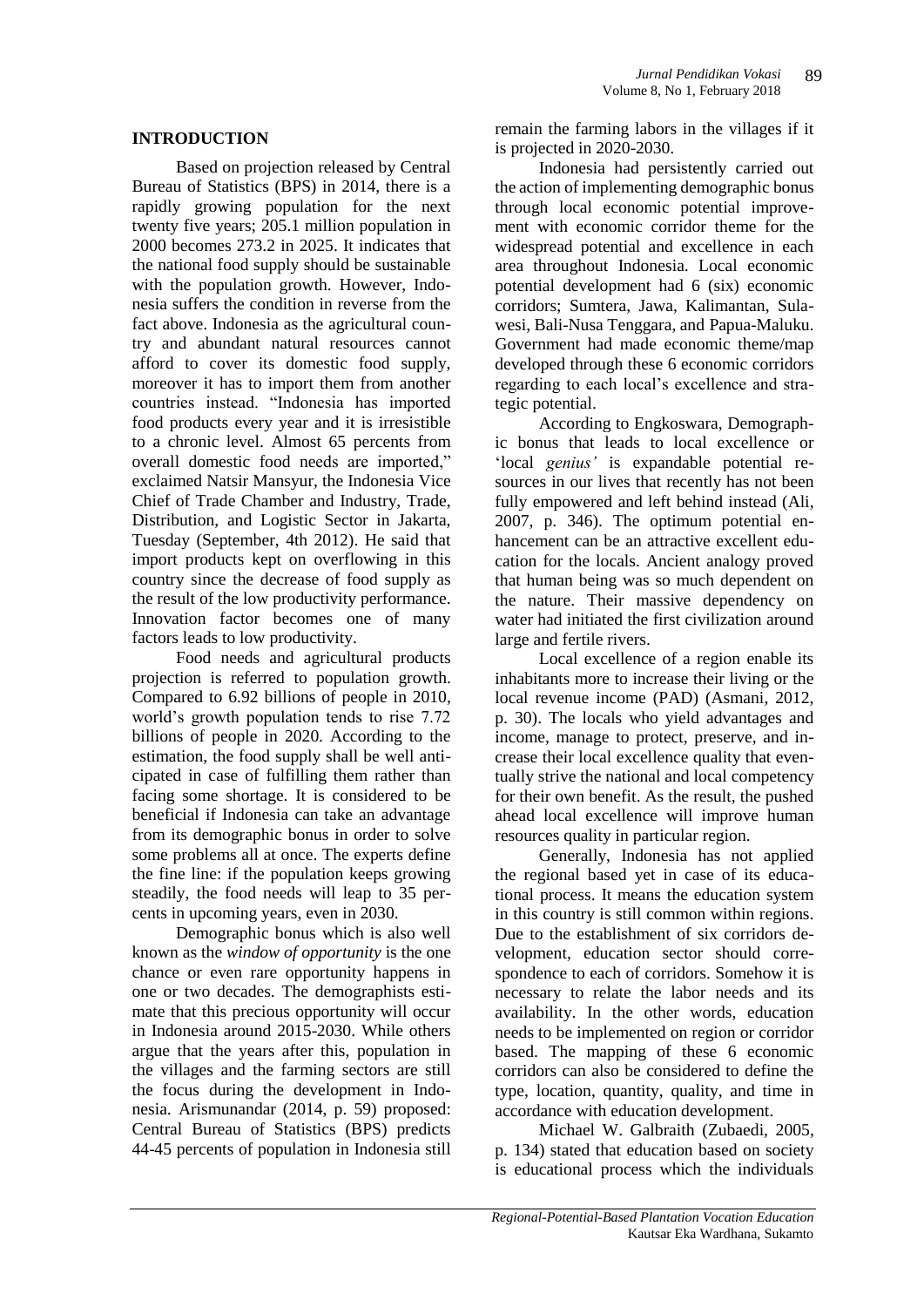or adults become more competent in skill, attitude, and concept toward life and control local aspects from the society through democratic participation. Zakiya Daradjat (Wahjoetomo, 1997, pp. 42-43) claimed that society is a composition of individual and group bound by the unity of the state, culture, and religion. Every society own the goal, regulation, and particular authority system which connect to social life consequently influence each other in education.

Many researches study the relationship between local and education development. One of them is conducted by Seng (2007), studied the relationship between local development and vocational education in Singapore. Since the independence day in 1965, vocational education in Singapore had developed to deal with many stages of economic development. It was reconstructed and shifted from work based economics to capital based economics. Education system especially vocational guaranteed that the labors have knowledgment and skill relevant to the changes.

Sugiharto & Kusmandari (2016) in International Journal of Information and Education Technology, entitled: *Model Development in the Context of Vocational Village Community Empowerment in Central Java*, concluded that vocational village program had succeeded to make villages into role model village. Each of them carried out the program to enhance its potential therefore new entrepreneurs were born and there were less of unemployees.

East Kalimantan Province is one of the region in Indonesia located in the middle of Kalimantan island which has corridor theme, "Production Center of Mining industry and National Energy Storage." Despite of well known mining industry production center, East Kalimantan has local potential in agriculture sector which is plantation sub sector, with 1,292,071 hectares total area producing 7,692,281 ton and employed 482.903 employees according to Department of Agriculture (2014). The largest area was planted with palm oil. The production yielded 7.600.298 ton from 1.115.415 hectares total area. The second biggest production was rubber tree plantation with 59.963 ton from 103.117 hectares total area. Palm oil trees length of area keeps on extending year to year as government program to launch " million hectares of palm oil trees" program followed by the building of manufacturing area. He stated that, "we cannot count on the using of coals, oils, and gasoline no more. We have come now to the act of making new locomotive through agriculture and plantation sector,..." Awang Faroek Ishak, East Kalimantan Governor (Ruslan, 2012).

If the development of plantation in East Kalimantan Province is not initially constructed from the plantation human resources development through qualified establishment of plantation human resources of education planning, East Kalimantan Province will not survive moreover it will be left behind for its dependency on coal and natural gasoline production that slowly decays. Through local potential based education needs analysis in Plantation vocational development strategy in East Kalimantan Province, the preparation and creation of qualified plantation human resources as one of the efforts to achieve future demographic bonus.

Clarke & Winch (2007, p. 9) stated that, "vocational education is specialized to prepare an individual to work that emphasizes on practical and technical aspect." While according to Thompson (1972, p. xvi), vocational education is the education provides experiences, visible stimulus, awareness, information, or psychometric skill, and elevating exploration on vocational development process, establish, and maintaining the individual in the work field." Djojonegoro briefly stated that, "vocational education is the education that prepares learners to be well equipped in the work field."

From the regulation stated in Ministry of Education and Culture no.36/2014, vocational school according to verse 5 should fulfill the criterion: the availibility of local resources with particular vocational skill, vacancies potential, and society support from world business world industry. The establishment of education institution that fits local potential is much possible. Despite of this reason, we can not neglect the government regulation previously mentioned that the longer process is one of the concerns to permit the establishment of education unit. Hence this research uses adding learning group system rather than adding vocational school to insert new spectrum called plantation. Regulation of Ministry of Education and Culture no.36/2014 stated that learning group is "registered learning participants united in a class." The ideal numbers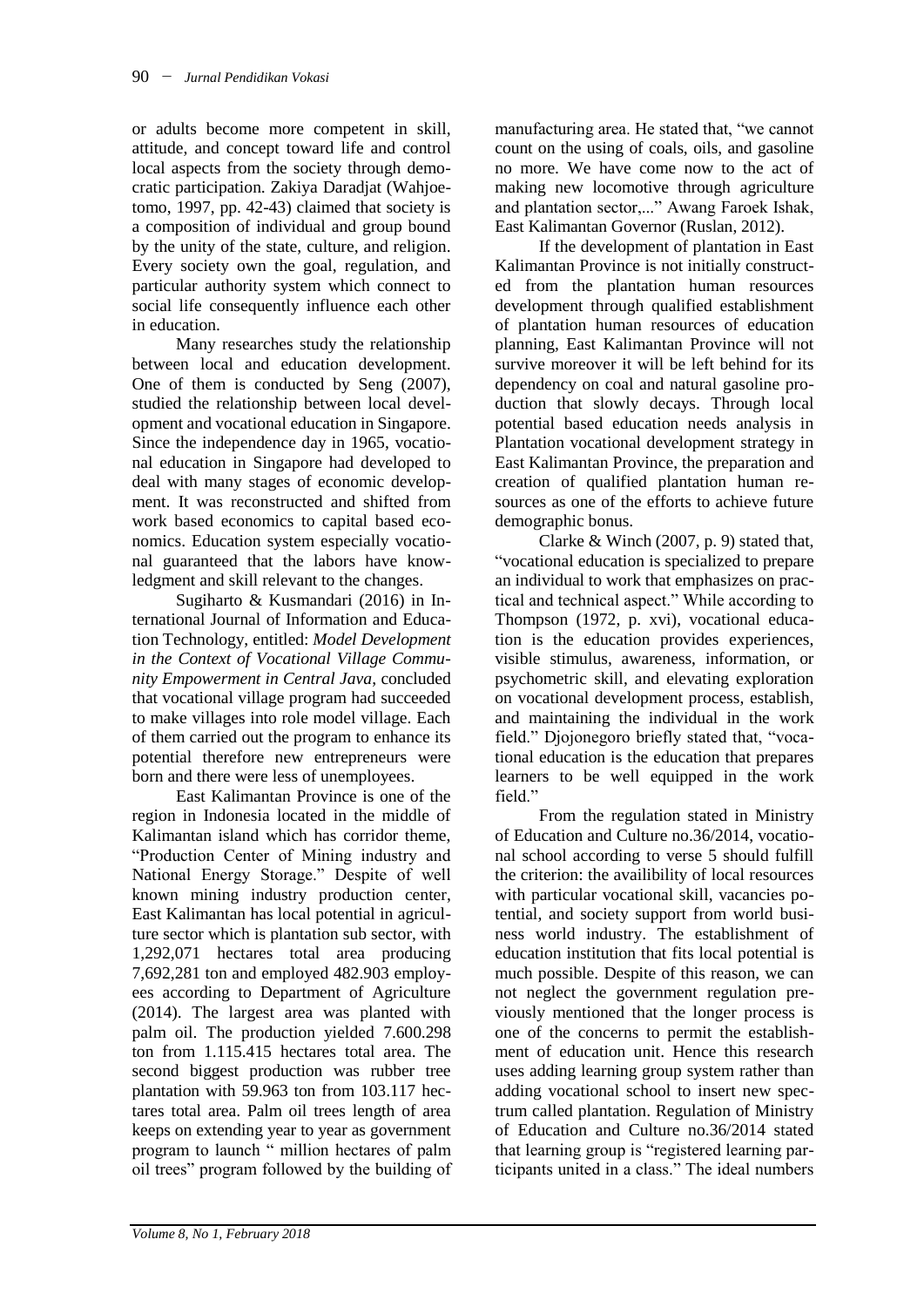for a learning group is 32 learners coincides with Regulation of Ministry of National Education no. 69/2009, "Vocational schools program: 6 learning groups consist of 32 learners for each group." This study aims do provide plantation vocational education facilities in accordance with the needs of the plantation labor market for several years to come.

# **RESEARCH METHOD**

This research is quantitative research with secondary data analysis from various organizations and official approved. The researcher obtain the data from East Kalimantan Province Central Bureau of Statistics (BPS), Department of Plantation, and Minstry of Agriculture. The problem of the research using secondary data is the validity and reliability. Analysis unit in secondary data analysis is rather different compared to other quantitative methods. Martono (2010, p. 10) described this point as: to determine validity and reliability matter is how the data is collected and obtained by the data provider. This kind of factor is unavoidable for secondary data users or in the other words this factor is out of control of the researcher. However, the researcher still needs to be aware and check from other related sources (if it is possible).

From this explanation, the researcher still can carry on the process and assume that the official data from the related institutions are valid and reliable.

In case of measuring the plantation labors needs in East Kalimantan Province, the researcher finds the obstacle to analyze since there is no availabilty of supporting data to calculate the labors needs. Inspite of that problem, the researcher still has references in form of supporting data; the plantation labors target from strategic plan of Department of Plantation East Kalimantan Province. Later, vocational school needs will refer to this strategic plan. Plantation vocational school needs analysis in East Kalimantan Province is performed in 3 stages:

## **Grouping the Population Age**

Population data stated in Central Bureau of Statistics reports is range of five years in each group out of the group of school age, starts from 0-4 years old, 5-9 years old, 10-14 years old, 15-19 years old, 20-24 years old and etc. For the research purpose, the range of population age needed for vocational school level is 16-18 years old. Thus, the needed data is mixed up with the inappropriate age that range from 15-19 years old. The method used in analyzing population to know potential age for vocational school is to divide the population age by *Sparague Multiplier Method* which is done by arranging in particular way then multiply it with *sprague multiplier number* (Department of National Education, 2007, p. 5). Sprague multiplier number can be seen in Table 1.

Formula used in grouping population is:

 $Fa = SIa \times F-2 + S2a \times F-1 + S3a \times F0 +$  $S4a \times F1 + S5a \times F2$ 

Note :

- Fa : Population according to first year range
- F0 : Population with age grouping
- F1 : First age group of population after F0
- F2 : Second age group of population after F0
- F-1 : First age group of population before F0
- F-2 : Second age group of population before F0
- S1a : First Sprague Multiplier Number for a years old
- S2a : Second Sprague Multiplier Number for a years old
- S3a : Third Sprague Multiplier Number for a years old
- S4a : Forth Sprague Multiplier Number for a years old
- S5a : Fifth Sprague Multiplier Number for a years old

## **Population Projection**

Population projection is conducted to analyze condition or population number according to the required age for the future thus the counting of population projection shall begin from 2015 till 2019. Next, projection of population number at vocational school age range from 16-18 years old. The counting of population projection is due to population growth following exponential function with this formula:

# $P_n = P_0 (1 + r)^n$

Explanation:

- *P<sup>n</sup>* : Population of year n
- *P<sup>0</sup>* : Population of year 0 or first year
- *r* : population growth number
- *n* : Variance between projection year and firstyear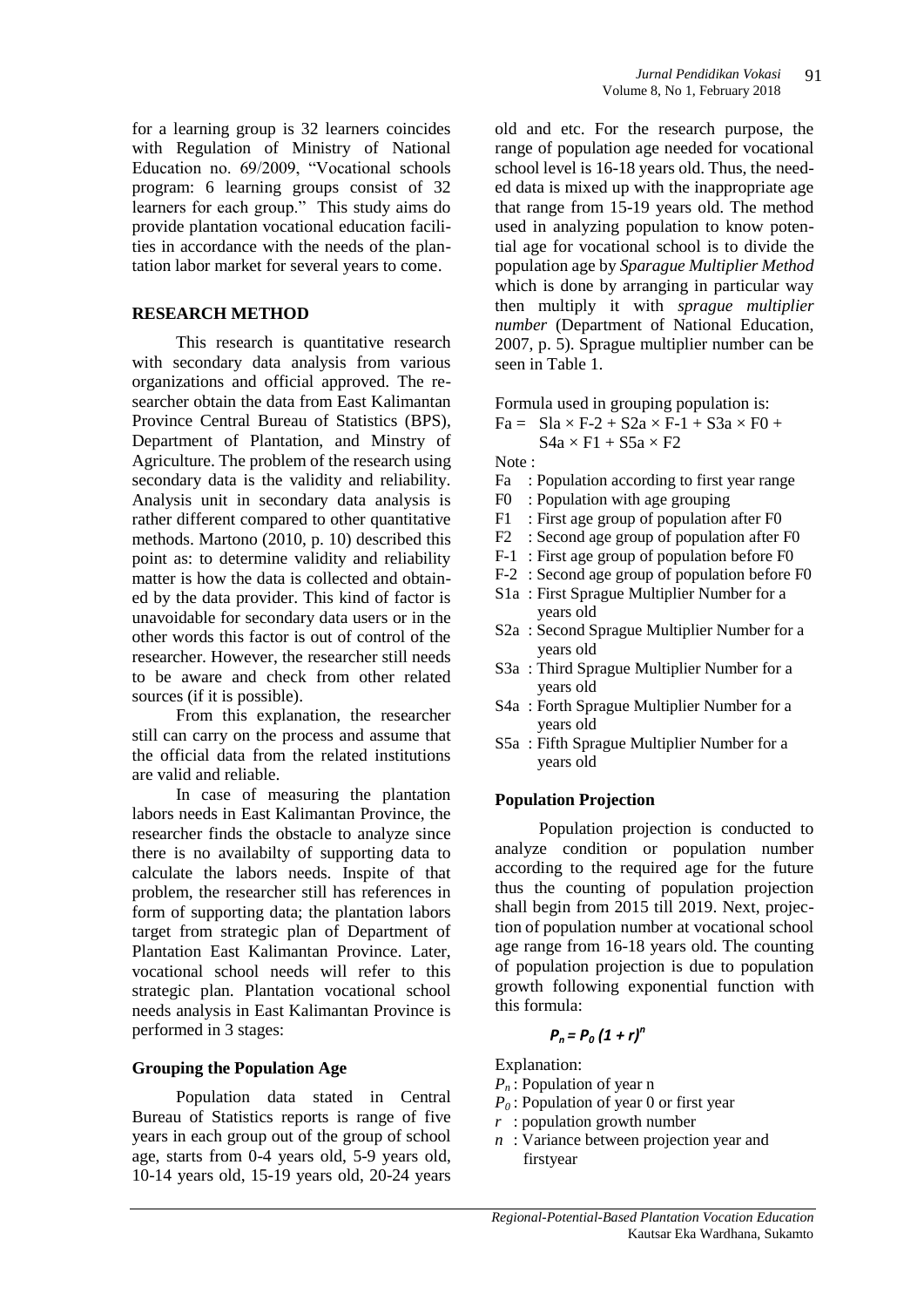# **Learning Group Needs**

The calculation of learning group needs is assumed with 32 students in one learning group (ideal number for 1 learning group). Before counting learning group needs, labor needs per year shall be calculated first as the graduation needs reference. The researcher has basis of Data Center and Agriculture Information System based on the counting of age grouping. The labors age which has to be fulfilled or replaced by the age range from 15- 19 years old is what the researcher has to take as a reference in line with the fact that the age is at the school level then other grouping age will face the regeneration as ssen in table 2. Therefore, the total presentation of plantation labors is 4 percents based on this grouping age. The availability of plantation labors toward the graduate ones is 4 percents from total plantation labors per district/city. The counting of learning group needs is described below:

 $(LGN) = \frac{1}{32}$  students (1 learning group) Plantation labor  $\times$  4%

 $LGN = Learning Group$  Needs

## **RESEARCH RESULTS AND DISCUSSION**

Table 3 reveals the amount of population in East Kalimantan Province in 2013 and 2014 based on group of age and gender. The overall population elevates 75 thousands inhabitants from 3,275,844 (2013) to 3,351,432 (2014) inhabitants

The grouping at population of 16-18 years old, in 2013 the population grows 55,649 inhabitants while in 2014 the population changes to 55,216 inhabitants,

After conducting the grouping population age, 5 next years projection is carried out from 2015 until 2019 with the following explanations, vocational school students population in East Kalimantan Province in 2015 is 224,971; in 2016 the population is 222,635; in 2017 the population is 220,325; in 2018 the population is 218,037; and in 2019 the population is 215,774. Population with age level 16-18 years old can be classified as raw participation number at high school level (Table 5).

Table 6 shows that high school and vocational school data in East Kalimantan Province in 2014, high school has absorbed 57,165 students or 33% from APK at age level 16-18 and vocational school has absorbed 60,709 students or 35% from APK. Approximately there is about 32% from APK of age level 16-18 have not been served yet.

Department of Plantation East Kalimantan Province has marked the plantation labors of 5 commodities (palm oil, rubber, cocoa, coconut, and pepper) for 5 years in accordance with Renstra (described in table 7) so that the required labors each year revealed in research method is 4% from the targeted labors, shown in table 7.

If there is a combination between table 6 and 8, there will be an adding toward plantation vocatinal school that solve the APK problem which approximately there are 9% in 2015; 10% in 2016; 10% in 2017 ; 11% in 2018; and 12% in 2019 have not been served yet (table 8).

Overall, East Kalimantan Province needs on plantation labors and vocational education will rise in the next 5 years; 20,452 labors and 639 learning groups in 2015; 21,474 labors and 671 learning groups in 2016; 22,548 labors and 705 learning groups in 2017; 23,675 labors and 740 learning groups in 2018; 24,858 labors and 777 learning groups in 2019. According to Regulation Policy No. 23/2014, education is managed in this following; Central Government runs the higher education (dikti), Provincial Government runs secondary education (dikmen), and District Government runs elementary education (dikdas). Instead of the efficiency and focus that this type of management has, the success and failure happen to each level education are much easily detected and repaired immediately. As well as the plantation vocational school needs applied thoroughly in district/city will enable the efficient search toward the opening of plantation vocational education.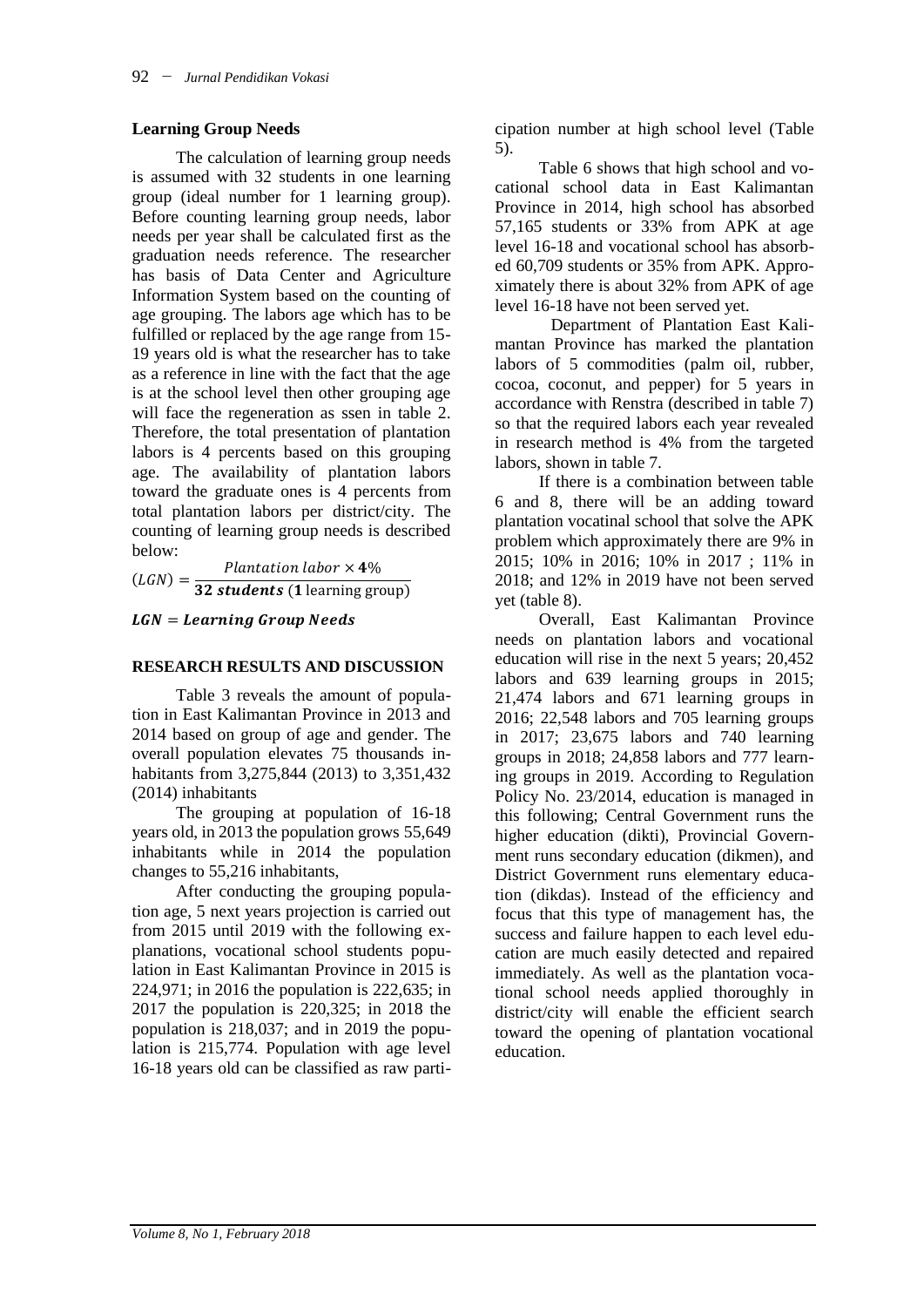|              | $0 - 4$ | 5-9 year  | $10-14$   | $15-19$              | $20 - 24$ | 25-29          | 30-34 |
|--------------|---------|-----------|-----------|----------------------|-----------|----------------|-------|
| Age          | year    |           | year      | year                 | year      | year           | year  |
|              | $F-3$   | $F-2$     | $F-1$     | F0                   | F1        | F <sub>2</sub> | F3    |
| 15 years old |         | $-0,0128$ | 0.0848    | 0,1504               | $-0,0240$ | 0,0016         |       |
| 16 years old |         | $-0,0016$ | 0,0144    | 0,2224               | $-0,0416$ | 0,0064         |       |
| 17 years old |         | 0,0064    | $-0,0336$ | 0,2544               | $-0,0336$ | 0,0064         |       |
| 18 years old |         | 0,0004    | $-0.0416$ | 0,2224               | 0,0144    | $-0,0016$      |       |
| 19 years old |         | 0,0016    | $-0,0240$ | 0,1504               | 0,0848    | $-0,0128$      |       |
|              |         | .         | .         | $\sim$ $\sim$ $\sim$ |           |                |       |

Table 1. Sprague Multiplier Number Level 16-18 Years Old

(Source: Department of National Education 2007, p. 10)

Table 2. Population of Men and Women of 15 years old above Working in Plantation Sub Sector According to The Grouping Age and Projection Year 2015-2019

| Group Age<br>August<br>August<br>August<br>August<br>August<br>August<br>$2018*)$<br>$2015*)$<br>$2017*)$<br>$2019*)$<br>2012<br>$2016*)$<br>$15-19$<br>4.892<br>5.101<br>5.130<br>5.103<br>5.007<br>5.281<br>14.591<br>14.949<br>15.390<br>$20 - 24$<br>14.256<br>14.864<br>14.869<br>25-29<br>15.078<br>14.731<br>15.360<br>15.448<br>15.366<br>15.904<br>24.039<br>23.912<br>$30 - 34$<br>22.925<br>23.903<br>24.749<br>23.464<br>13.168<br>12.865<br>13.414<br>13.491<br>13.419<br>13.889<br>35-39<br>17.484<br>17.584<br>17.491<br>18.103<br>40-44<br>17.163<br>16.769<br>11.485<br>11.550<br>11.489<br>11.891<br>45-49<br>11.274<br>11.015<br>10.386<br>10.692<br>50-54<br>10.137<br>9.904<br>10.327<br>10.330<br>3.439<br>55-59<br>3.357<br>3.280<br>3.420<br>3.421<br>3.541<br>7.030<br>7.070<br>7.279<br>$60+$<br>6.901<br>7.033<br>6.742<br>122.388<br>122.433<br>Jumlah |         |         |         |         |
|------------------------------------------------------------------------------------------------------------------------------------------------------------------------------------------------------------------------------------------------------------------------------------------------------------------------------------------------------------------------------------------------------------------------------------------------------------------------------------------------------------------------------------------------------------------------------------------------------------------------------------------------------------------------------------------------------------------------------------------------------------------------------------------------------------------------------------------------------------------------------------|---------|---------|---------|---------|
|                                                                                                                                                                                                                                                                                                                                                                                                                                                                                                                                                                                                                                                                                                                                                                                                                                                                                    |         |         |         |         |
|                                                                                                                                                                                                                                                                                                                                                                                                                                                                                                                                                                                                                                                                                                                                                                                                                                                                                    |         |         |         |         |
|                                                                                                                                                                                                                                                                                                                                                                                                                                                                                                                                                                                                                                                                                                                                                                                                                                                                                    |         |         |         |         |
|                                                                                                                                                                                                                                                                                                                                                                                                                                                                                                                                                                                                                                                                                                                                                                                                                                                                                    |         |         |         |         |
|                                                                                                                                                                                                                                                                                                                                                                                                                                                                                                                                                                                                                                                                                                                                                                                                                                                                                    |         |         |         |         |
|                                                                                                                                                                                                                                                                                                                                                                                                                                                                                                                                                                                                                                                                                                                                                                                                                                                                                    |         |         |         |         |
|                                                                                                                                                                                                                                                                                                                                                                                                                                                                                                                                                                                                                                                                                                                                                                                                                                                                                    |         |         |         |         |
|                                                                                                                                                                                                                                                                                                                                                                                                                                                                                                                                                                                                                                                                                                                                                                                                                                                                                    |         |         |         |         |
|                                                                                                                                                                                                                                                                                                                                                                                                                                                                                                                                                                                                                                                                                                                                                                                                                                                                                    |         |         |         |         |
|                                                                                                                                                                                                                                                                                                                                                                                                                                                                                                                                                                                                                                                                                                                                                                                                                                                                                    |         |         |         |         |
|                                                                                                                                                                                                                                                                                                                                                                                                                                                                                                                                                                                                                                                                                                                                                                                                                                                                                    |         |         |         |         |
|                                                                                                                                                                                                                                                                                                                                                                                                                                                                                                                                                                                                                                                                                                                                                                                                                                                                                    |         |         |         |         |
|                                                                                                                                                                                                                                                                                                                                                                                                                                                                                                                                                                                                                                                                                                                                                                                                                                                                                    | 120.140 | 117.379 | 123.086 | 126.719 |

(Source: Ministry of Agriculture, 2013, pp. 201-205)

|  | Table 3. Population of East Kalimantan Province Based on Group Age and Gender |  |  |  |
|--|-------------------------------------------------------------------------------|--|--|--|
|  |                                                                               |  |  |  |

| Group Age |           | 2013         |           |           | 2014      |           |
|-----------|-----------|--------------|-----------|-----------|-----------|-----------|
|           | L         | $\mathbf{P}$ | $L+P$     | L         | P         | $L+P$     |
| $0 - 4$   | 174.714   | 165.910      | 340.624   | 176.700   | 168.531   | 345.231   |
| $5 - 9$   | 161.085   | 151.022      | 312.107   | 162.487   | 152.254   | 314.741   |
| $10 - 14$ | 152.806   | 144.153      | 296.959   | 154.658   | 145.789   | 300.447   |
| $15 - 19$ | 147.141   | 138.964      | 286.105   | 148.542   | 140.155   | 288.697   |
| $20 - 24$ | 155.321   | 144.045      | 299.366   | 155.295   | 144.373   | 299.668   |
| $25 - 29$ | 162.183   | 147.706      | 309.889   | 163.791   | 148.725   | 312.516   |
| $30 - 34$ | 159.165   | 144.348      | 303.513   | 162.022   | 147.101   | 309.123   |
| $35 - 39$ | 148.043   | 130.326      | 278.369   | 151.823   | 134.137   | 285.960   |
| $40 - 44$ | 130.286   | 113.686      | 243.972   | 134.617   | 117.484   | 252.101   |
| $45 - 49$ | 106.914   | 92.147       | 199.061   | 112.129   | 96.793    | 208.922   |
| $50 - 54$ | 81.416    | 68.142       | 149.558   | 85.770    | 72.433    | 158.203   |
| $55 - 59$ | 58.926    | 46.069       | 104.995   | 62.579    | 49.921    | 112.500   |
| $60 - 64$ | 37.584    | 28.261       | 65.845    | 40.903    | 30.712    | 71.615    |
| $65 - 69$ | 20.770    | 18.090       | 38.860    | 22.773    | 19.530    | 42.303    |
| $70 - 74$ | 11.947    | 11.749       | 23.696    | 12.690    | 12.354    | 25.044    |
| $75+$     | 10.617    | 12.308       | 22.925    | 11.294    | 13.067    | 24.361    |
| Total     | 1.718.918 | 1.556.926    | 3.275.844 | 1.758.073 | 1.593.359 | 3.351.432 |

(Source: BPS East Kalimantan Province, 2014 & 2015)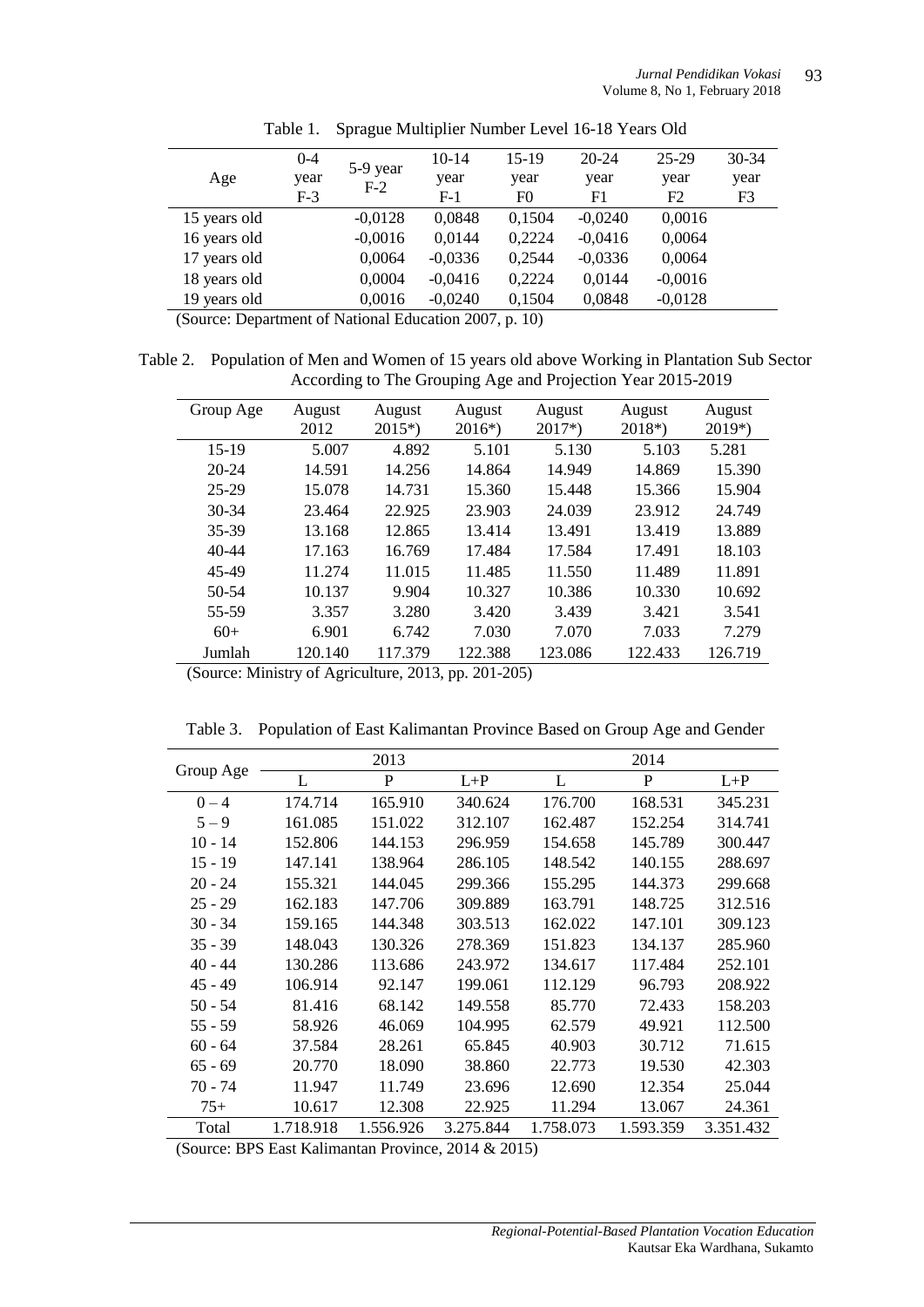|      | Population Based on Age of SMK Prov. Kal-Tim<br>Total of Age |        |        |        |        |        |        |        |         |
|------|--------------------------------------------------------------|--------|--------|--------|--------|--------|--------|--------|---------|
| Year | Age $16$                                                     |        | Age 17 |        | Age 18 |        |        | 16-18  |         |
|      |                                                              |        |        |        |        |        |        |        | $I + P$ |
| 2013 | 29.591                                                       | 27.972 | 57.563 | 29.463 | 27.832 | 57.295 | 28.641 | 27.008 | 55.649  |
| 2014 | 29.243                                                       | 27.693 | 56.936 | 29.149 | 27.581 | 56.729 | 28.409 | 26.807 | 55.216  |

|  | Table 4. Grouping Age Result level 16-18 years old in 2013-2014 |  |  |  |
|--|-----------------------------------------------------------------|--|--|--|
|--|-----------------------------------------------------------------|--|--|--|

#### Table 5. Projection Result of Population Age 16-18 years old Based on Gender in East Kalimantan Province

|         | Projection Year Population at Age 16-18 |         |         |         |         |         |         |         |         |         |
|---------|-----------------------------------------|---------|---------|---------|---------|---------|---------|---------|---------|---------|
|         | East Kalimantan Province                |         |         |         |         |         |         |         |         |         |
| Age     | 2015<br>2016<br>2017                    |         |         |         |         |         |         | 2018    | 2019    |         |
|         |                                         | р       |         | P       |         | P       |         | P       |         | P       |
| 16      | 28.899                                  | 27.417  | 28.559  | 27.143  | 28.223  | 26.873  | 27.891  | 26.605  | 27.563  | 26.339  |
| 17      | 56.316                                  | 28.838  | 55.702  | 28.531  | 55.096  | 28.227  | 54.496  | 27.926  | 53.902  | 27.628  |
| 18      | 27.332                                  | 56.169  | 27.086  | 55.614  | 26.842  | 55.064  | 26.599  | 54.520  | 26.360  | 53.982  |
| Total   | 112.547                                 | 112.424 | 111.347 | 111.288 | 110.161 | 110.164 | 108.986 | 109.051 | 107.825 | 107.949 |
| $L + P$ | 224.971                                 |         | 222.635 |         | 220.325 |         | 218.037 |         | 215.774 |         |

Table 6. The Sum of School, Teacher, Student, Population at Age 16-18 SMA/MA and SMK Based on District/ City in East Kalimantan Province year 2014

| No. |                     | Population |        | <b>SMA/MA</b>  |         |                | <b>SMK</b> |         |  |  |
|-----|---------------------|------------|--------|----------------|---------|----------------|------------|---------|--|--|
|     | District/City       | Age 16-18  | School | <b>Student</b> | Teacher | School         | Student    | Teacher |  |  |
|     | Paser               | 13.694     | 18     | 4.068          | 357     | 12             | 3.913      | 368     |  |  |
|     | Kutai Barat         | 9.311      | 21     | 3.181          | 333     | 13             | 3.013      | 279     |  |  |
| 3   | Kutai Kartanegara   | 36.520     | 51     | 12.445         | 1.044   | 39             | 11.056     | 941     |  |  |
| 4   | Kutai Timur         | 14.688     | 21     | 4.666          | 369     | 22             | 5.133      | 426     |  |  |
|     | Berau               | 9.410      | 18     | 4.545          | 399     | 15             | 2.701      | 317     |  |  |
| 6   | Penajam Paser Utara | 8.252      | 8      | 2.542          | 194     | 9              | 2.920      | 264     |  |  |
|     | Balikpapan          | 29.904     | 20     | 9.657          | 666     | 29             | 8.643      | 779     |  |  |
| 8   | Samarinda           | 44.984     | 36     | 11.888         | 937     | 54             | 20.084     | 1.641   |  |  |
| 9   | Bontang             | 7.636      | 11     | 3.511          | 291     | 13             | 3.069      | 364     |  |  |
| 10  | Mahakam Ulu         | 1.318      | 5      | 662            | 62      | $\overline{2}$ | 177        | 35      |  |  |
|     | Total               | 175.717    | 209    | 57.165         | 4.652   | 208            | 60.709     | 5.414   |  |  |

Source: BPS East Kalimantan 2015 (data is processed)

## Table 7. Target, Indicator dan Target of Renstra Department of Plantation East Kalimantan Province (2014-2018)

|                                        |                             | First                  |           | Working Target of Year |           |           |           |  |
|----------------------------------------|-----------------------------|------------------------|-----------|------------------------|-----------|-----------|-----------|--|
| Target                                 | Indicator                   | Condition<br>$(2013*)$ | 2015      | 2016                   | 2017      | 2018      | $2019**$  |  |
| The Increase of                        | The Sum of Plantation       | 463.753                | 511.288   | 536.852                | 563.695   | 591.879   | 621.466   |  |
| Plantation Labors (TKP) Labor (person) |                             |                        |           |                        |           |           |           |  |
| The Making of Palm Oil                 | The Expansion of            | 1.000.000              | 1.240.000 | 1.360.000              | 1.480.000 | 1.600.000 | 1.720.000 |  |
| Plantation                             | Plantation Width (Hectares) |                        |           |                        |           |           |           |  |
| The Making of Rubber                   | The Expansion of            | 93.463                 | 97.463    | 99.463                 | 101.463   | 103.463   | 105.463   |  |
| Plantation                             | Plantation Width (Hectares) |                        |           |                        |           |           |           |  |
| The Making of Cocoa                    | The Expansion of            | 17.453                 | 18.500    | 19,000                 | 19.500    | 20,000    | 20.500    |  |
| Plantation                             | Plantation Width (Hectares) |                        |           |                        |           |           |           |  |
| The Making of Coconut                  | The Expansion of            | 18.727                 | 19.727    | 20.227                 | 20.727    | 21.227    | 21.727    |  |
| Plantation                             | Plantation Width (Hectares) |                        |           |                        |           |           |           |  |
| The Making of Pepper                   | The Expansion of            | 6.466                  | 7.466     | 7.966                  | 8.466     | 8.966     | 9.466     |  |
| Plantation                             | Plantation Width (Hectares) |                        |           |                        |           |           |           |  |

*\*) Temporary Number year 2013 \*\*) researcher calculation on pattern based*

(Source: Department of Plantation East Kalimantan Province 2013, p.54)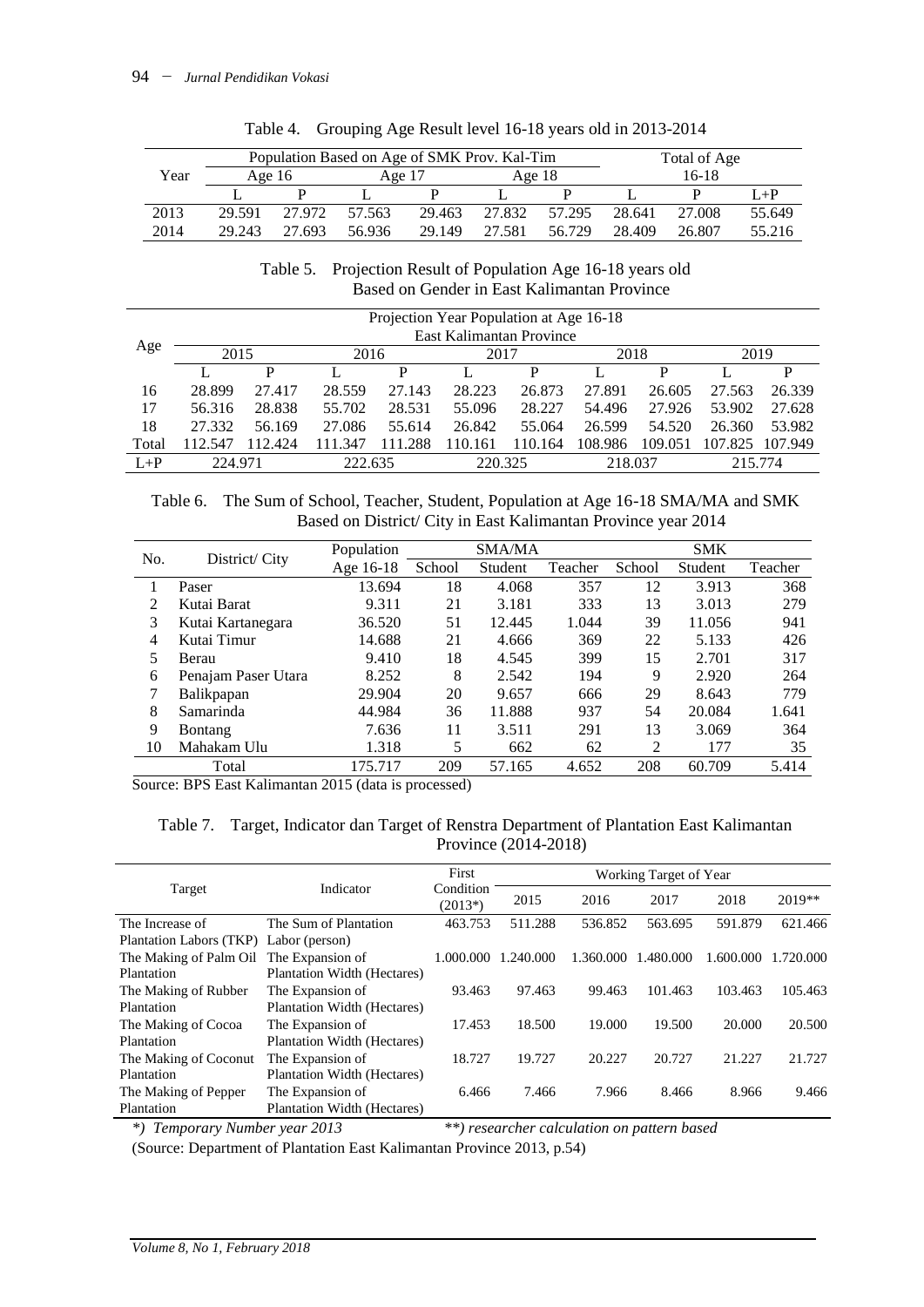|                                       | Target of Graduation Per Year & |        |                         |        |        |  |  |  |
|---------------------------------------|---------------------------------|--------|-------------------------|--------|--------|--|--|--|
| Indicator                             |                                 |        | Grouping Learning Needs |        |        |  |  |  |
|                                       | 2015                            | 2016   | 2017                    | 2018   | 2019   |  |  |  |
| Target of Graduation (4% of $TKP^*$ ) | 20.452                          | 21.474 | 22.548                  | 23.675 | 24.858 |  |  |  |
| Grouping Learning Needs               | 639                             | 671    | 705                     | 740    | 777    |  |  |  |
| *) $TKP = Plantation Laboratory$      |                                 |        |                         |        |        |  |  |  |

Table 8. Target of Graduation per Year to Fulfill The Plantation Labor Availibility in East Kalimantan Province

#### **CONCLUSION AND SUGGESTION**

#### **Conclusion**

The research result as an examined main problem which has been revealed leads researcher comes to a conclusion that plantation vocational school needs in line with plantation labors needs concludes 4% plantation labors per projection year in East Kalimantan Province so the researcher gain this following data; 4% plantation labors per projection year in East Kalimantan Province, 639 learning groups will be needed in 2015; 671 learning groups in 2016; 705 learning groups in 2017; 740 learning groups in 2018; and 777 learning groups in 2019.

#### **Suggestions**

First, to Central and Local Government, this type of education model can be Piloting Project to develop education model in preparing labors and minimizes the unemployees additionally to society prosperity improvement in case of reducing the poverty; Second, to related institutions such as the existing companies may apply this research in form of building private schools which its graduates automatically hired by the company itself; Third, to the future researchers and education experts, this research can be developed to other sectors according to each local potential. And fourth, Further research is required although it is in a macro province regional level of research. The research should be carried out in detail through subdistrict level in order to put plantation vocational education facilites correctly and precisely.

## **REFERENCES**

- Ali, M. (2009). *Education for National Development.* Bandung: PT. Imperial Bhakti Utama.
- Arismunandar, S. (2014). Megatrends 2030:

Indonesia will be a Role Player in Asia. *Aktual*, 59.

- Asmani, J.M. (2012). *Education based on local excellence*. Yogyakarta: Diva Press.
- Central Bureau of Statistics (BPS). (2014). Retrieved October 9, 2014, from <http://www.bps.go.id/>
- Central Bureau of Statistics (BPS) of East Kalimantan Province (2014). *East Kalimantan in number 2014*. Samarinda: Central Bureau of Statistics (BPS) of East Kalimantan Province. Retrieved April 3, 2016, from [http://kaltim.bps.go.id/index.php/publika](http://kaltim.bps.go.id/index.php/publikasi/index?Publikasi%5BtahunJudul%5D=&Publikasi%5BkataKunci%5D=timur+dalam+angka&yt0=Tampilkan&Publikasi_page=2) [si/index?Publikasi%5BtahunJudul%5D=](http://kaltim.bps.go.id/index.php/publikasi/index?Publikasi%5BtahunJudul%5D=&Publikasi%5BkataKunci%5D=timur+dalam+angka&yt0=Tampilkan&Publikasi_page=2) [&Publikasi%5BkataKunci%5D=timur+d](http://kaltim.bps.go.id/index.php/publikasi/index?Publikasi%5BtahunJudul%5D=&Publikasi%5BkataKunci%5D=timur+dalam+angka&yt0=Tampilkan&Publikasi_page=2) [alam+angka&yt0=Tampilkan&Publikasi](http://kaltim.bps.go.id/index.php/publikasi/index?Publikasi%5BtahunJudul%5D=&Publikasi%5BkataKunci%5D=timur+dalam+angka&yt0=Tampilkan&Publikasi_page=2) [\\_page=2#](http://kaltim.bps.go.id/index.php/publikasi/index?Publikasi%5BtahunJudul%5D=&Publikasi%5BkataKunci%5D=timur+dalam+angka&yt0=Tampilkan&Publikasi_page=2)
- Central Bureau of Statistics (BPS) of East Kalimantan Province. (2015). *East Kalimantan in number 2015*. Samarinda: Central Bureau of Statistics (BPS) of East Kalimantan Province. Retrieved April 3, 2016, from [http://kaltim.bps.go.id/index.php/publika](http://kaltim.bps.go.id/index.php/publikasi/index?Publikasi%5BtahunJudul%5D=&Publikasi%5BkataKunci%5D=timur+dalam+angka&yt0=Tampilkan) [si/index?Publikasi%5BtahunJudul%5D=](http://kaltim.bps.go.id/index.php/publikasi/index?Publikasi%5BtahunJudul%5D=&Publikasi%5BkataKunci%5D=timur+dalam+angka&yt0=Tampilkan) [&Publikasi%5BkataKunci%5D=timur+d](http://kaltim.bps.go.id/index.php/publikasi/index?Publikasi%5BtahunJudul%5D=&Publikasi%5BkataKunci%5D=timur+dalam+angka&yt0=Tampilkan) [alam+angka&yt0=Tampilkan#](http://kaltim.bps.go.id/index.php/publikasi/index?Publikasi%5BtahunJudul%5D=&Publikasi%5BkataKunci%5D=timur+dalam+angka&yt0=Tampilkan)
- Clarke, L & Winch. C. (2007). *Vocational education international approach, development and system*. New York: Routledge.
- Departement of National Education. (2007). *Education projection technique.* Jakarta: Research and Development Institution.
- Department of Plantation in East Kalimantan Province. (nd). Final *Draft Strategic Planning (RENSTRA) Department of Plantation of* East Kalimantan Province *.2013-2018.* Samarinda: *Department of*